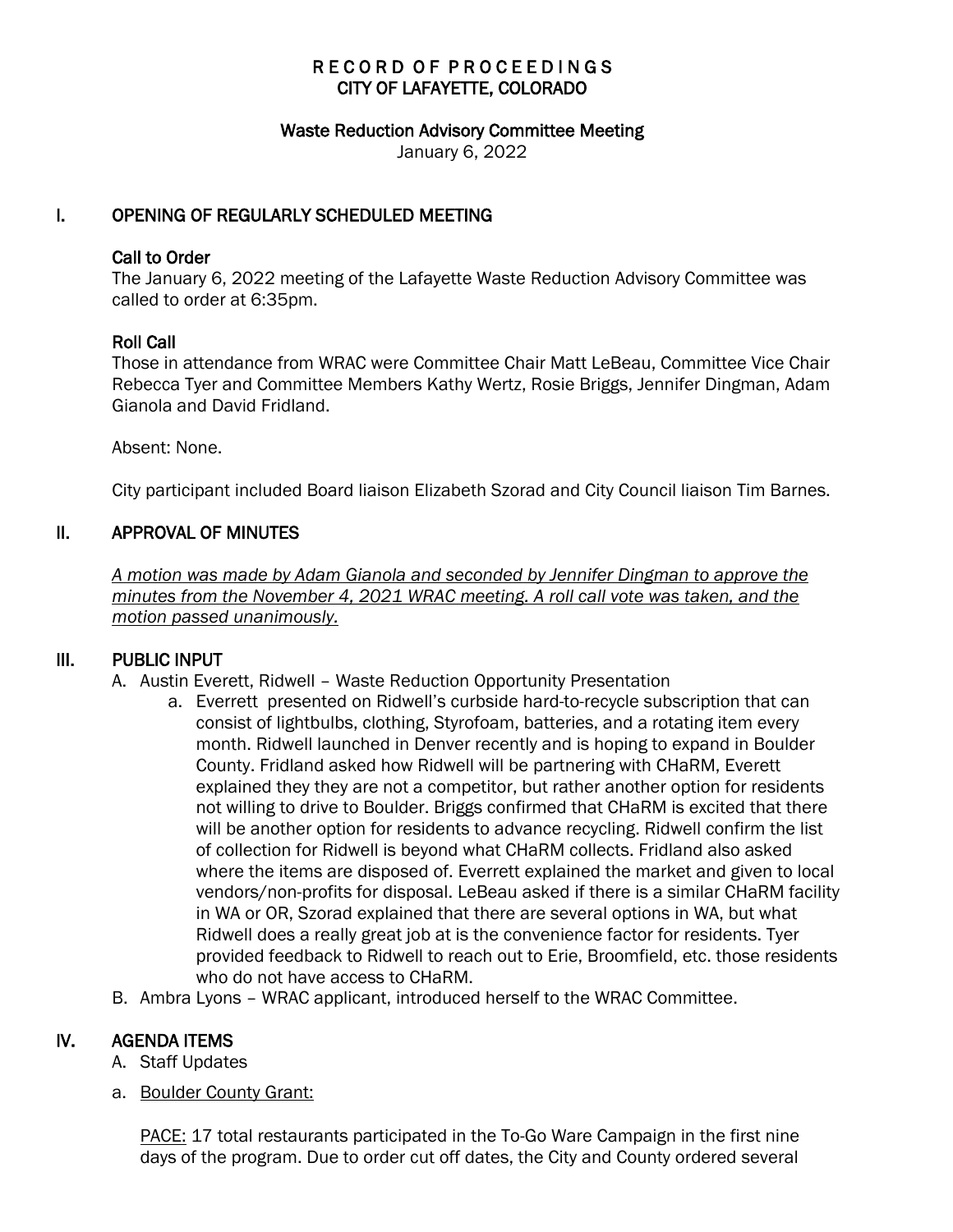common to-go serviceware items and are planning to provide them to restaurants in the coming weeks as a giveaway and incentive to switch from Styrofoam to an alternative product. Szorad mentioned that WRAC can help distribute, need a car and willingness to carry boxes into restaurants. Plan is to distribute to restaurants on Wednesday January 12 from 10am – 1pm.

Greenhouse Gas Inventory: Szorad will receive the final inventory and report next week. Szorad shared the final infographic with the Committee explaining how it will be shared with residents early this year. Will be doing 2021 GHG inventory in 2023.

Neighborhood Sustainability Program Exploration: Many WRAC members joined the special meeting in December to discuss the findings of the Neighborhood Sustainability Program Exploration. We had over 650 responses for the community survey, which is still open until January 10. Szorad shared the preliminary results with the Committee and the next steps for the project. Szorad explained that the County is changing their residential program and Lafayette will wait to see what programming they will have to offer. They are looking into an option that Lafayette also explored.

- b. Three Cart Program Updates: Szorad is reviewing the proposals submitted to the City with internal evaluation team. Explained the differences between the proposals the benefits and challenges with each one. Szorad explained the process of scoring each of the proposals and that score will be presented to City Council. Szorad is keeping the evaluation team to City Staff.
- c. Zero Waste Grant: Szorad confirmed that Lafayette got approved for the Zero Waste Grant through Boulder County. We will be able to conduct a webpage enhancement project. The project will enhance outreach and education regarding what goes where and local resources to divert material from the landfill. Will need support from WRAC to help compile the information needed to develop the webpage. Szorad will be creating a excel sheet with common items that we want to include on the webpage, hoping WRAC can fill out where it goes, as well as local resource if there is one (Batteries and Bulbs, etc.).
- d. Boulder County Grant 2022: We have five projects for this year using the 2022 budget. First project, Green Business Program Rebrand, Hard-to-Recycle Event Pilot, Regional Event to promote action, Sustainability Staffing support, Open Space Volunteer Tools.
- e. WRAC Booth Inventory: Dingman, Miller, and LeBeau conducted an inventory of the WRAC supplies. Found several boxes and started a google spreadsheet to share with WRAC, will share once it's completed. LeBeau mentioned that there are several compost kits that we can hand out.
- f. Upcoming Events: The Sustainability Film Series is continuing in January, with Superior hosting the event. Szorad will check in with Superior if they need any support for the event. Art Night Out – who is interested in volunteering, typically a WRAC volunteer would lead the waste disposal. Are we still interested in doing this? Myself and the Sustainability Fellow will take one of the events each, leaving three more. Szorad mentioned that volunteers do receive a drink ticket at the end of the night. Oatmeal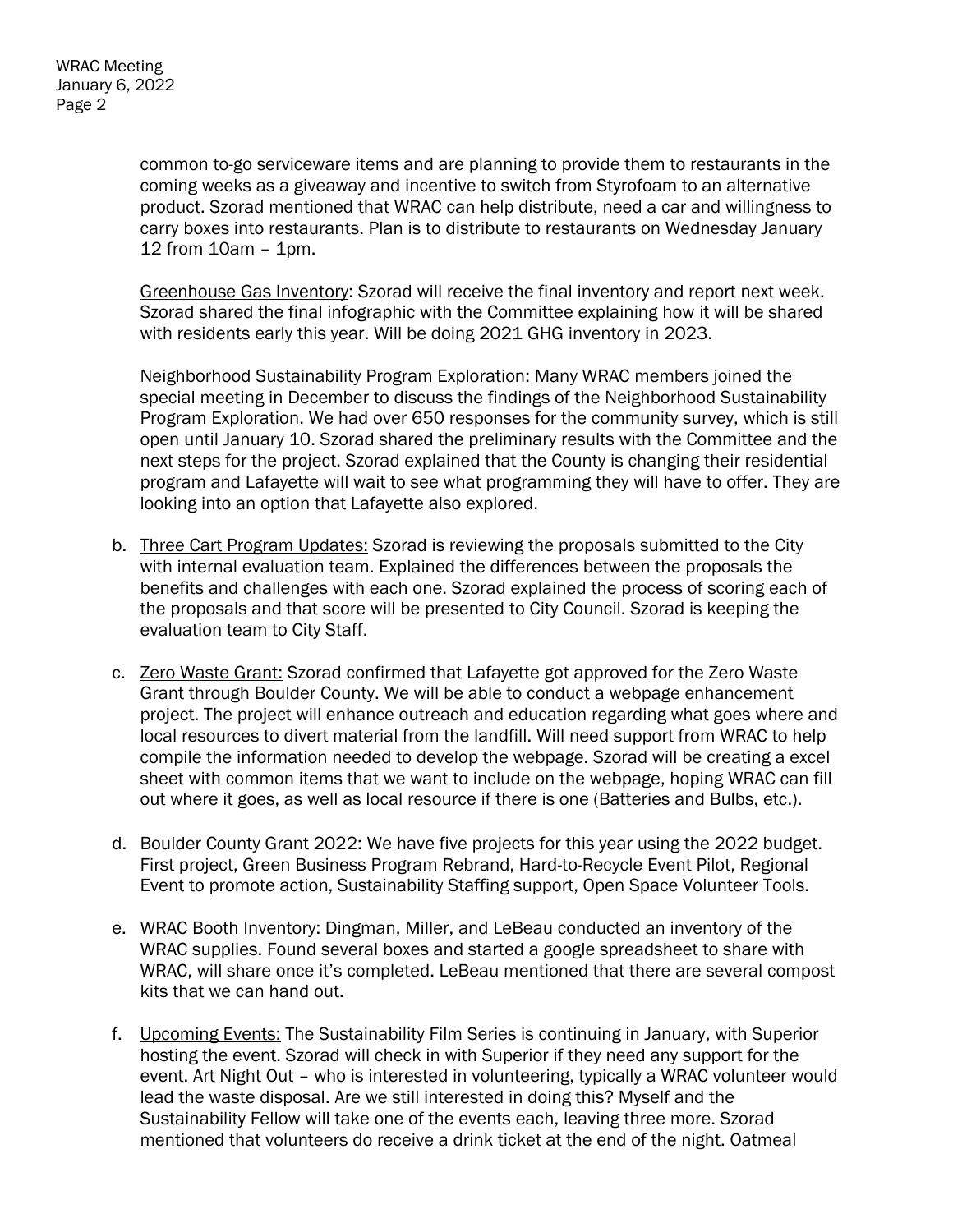Festival is coming up, they will be taking care of the waste disposal with Republic Services, WRAC does not need to be involved, unless members would like to volunteer.

- B. Council Liaison Update
	- a. Council Academy is occurring to understand how departments operate, these will continue until all the departments are covered – March timeframe.
	- b. Council Retreat will occur at the end of the month to identify functions as a Council and set strategic priorities.
	- c. Briggs extends that she misses WRAC and wishes us the best.
	- d. Barnes will be the liaison for CC4CA, attended a workshop today. Noted that there is a producer responsibility bill that will be presented this year to the state. Air quality is another piece that will be priority this year.
- C. Other Business
	- a. WRAC Applications Discussion: Lyons introduced herself to the committee. She has lived in Lafayette for a year with a background in cooking and catering. Lyons is interested in shifting to sustainability field. Very interested in businesses being the role models in the community as well on the educational front with their customers. Very inspired to finding the appropriate outreach methods to figure out the behavior change, and what will help them make that change. Lyons will be a resident in Lafayette for a year in February 12. Will revisit membership to WRAC in March.
	- b. WRAC Elections: Szorad mentioned every January we conduct elections. This year we have three positions open. Chair, Vice Chair and Secretary. LeBeau explained the responsibility of Chair, Tyer explained the responsibility of Vice Chair, and Szorad explained the role of the Secretary. Adam Gianola was unanimously selected as Chair. Jennifer Dingman was unanimously selected as Vice Chair. Matt LeBeau was unanimously selected as Secretary.
	- c. Recycle Colorado Membership 2022: Szorad mentioned that Recycle Colorado Membership for 2022 is up. The total cost is \$350. Szorad mentioned WRAC typically supports this. Fridland mentioned the Recycle Colorado is creating a municipal level membership, not for this year but next. A motion was made by Matt LeBeau and seconded by Adam Gianola to approve using WRAC budget to renew our Recycle Colorado Membership. A roll call vote was taken, and the motion passed unanimously with Fridland abstaining due to involvement with Recycle Colorado Board.
	- d. Sustainability Advisory Board Brainstorm: Szorad is very interested in combining WRAC and LESAC under one Board or Advisory Committee. From speaking to both committees, there is a desire to combine forces as well. To make the switch, there is a need to have leadership from WRAC and LESAC to do the work on the potential Bylaws/Ordinance to make this. Szorad mentioned this is a desire from both Committees for awhile now. This would allow existing committees to collaborate more, take on additional projects, transportation, water, air quality, and more. Wertz explained why WRAC was created and the conflict it has with LESAC. Tyer also stated has WRAC accomplished it's original goals of establishing goals, expanding the three cart program, etc. LeBeau is concerned of losing someone due to the amount of seats in the potential Sustainability board and how we can continue to engage with passionate individuals.
	- e. Project Updates: